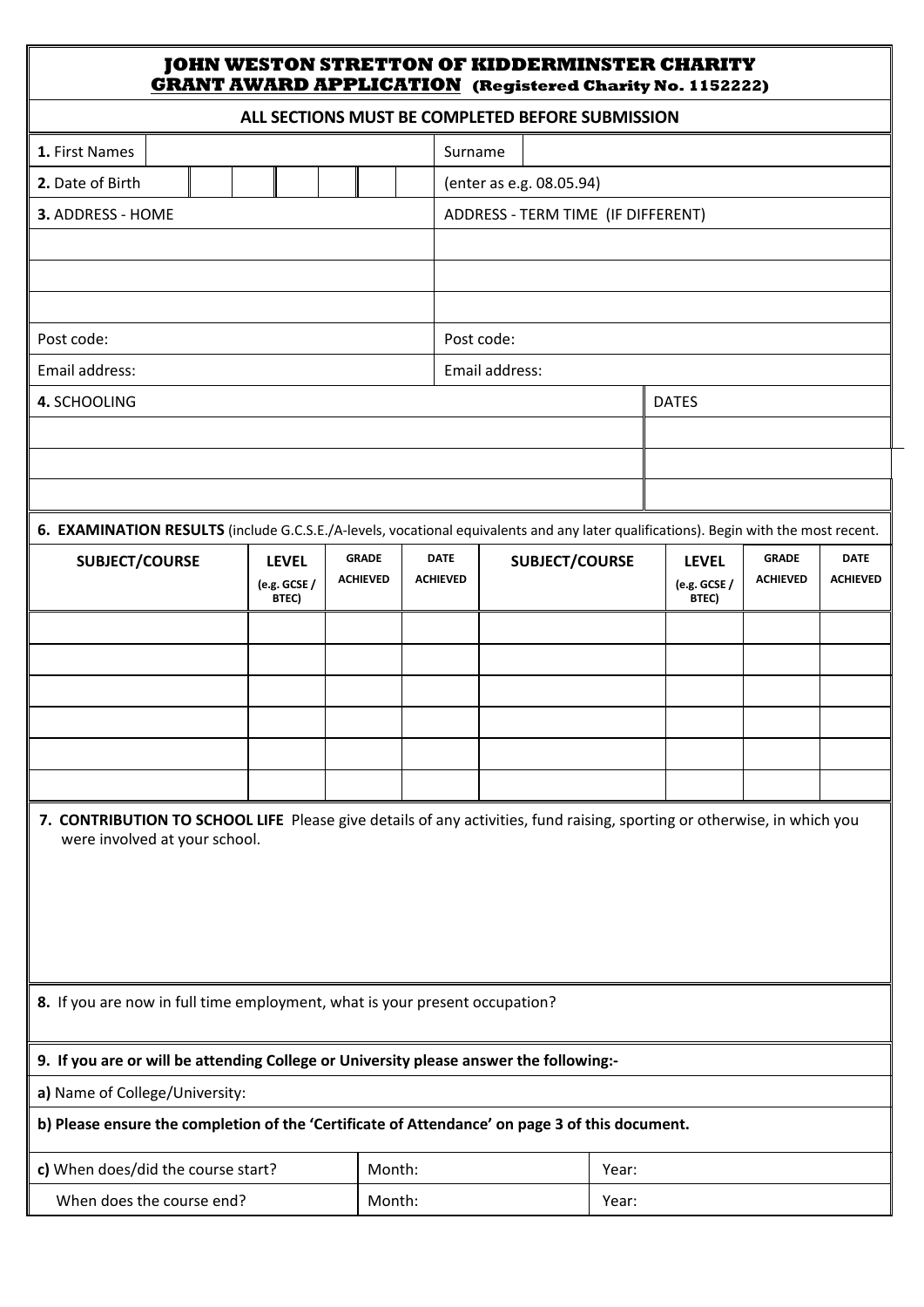| e) What qualification will you receive?<br>f) Please state whether you are residential or<br>living at home<br>g) Will you have any other source(s) of<br>How much?<br><b>NO</b><br><b>YES</b><br>financial assistance?<br>Source of funds:<br>10. PREVIOUS AWARDS FROM THIS TRUST. Please list amounts<br>YEAR 1<br>YEAR <sub>2</sub><br>YEAR <sub>3</sub><br>YEAR 4<br>YEAR <sub>5</sub><br>of any previous awards from:<br>$\pmb{\mathsf{f}}$<br>£<br>$\mathbf f$<br>£<br>$\pmb{\mathsf{f}}$<br>£<br>£<br>$\pmb{\mathsf{f}}$<br>$\pmb{\mathsf{f}}$<br>£<br>£<br>£<br>£<br>£<br>£<br>OTHER TRUSTS/AWARDING BODIES. Please name below:<br>1.<br>$\pmb{\mathsf{f}}$<br>£<br>$\pmb{\mathsf{f}}$<br>£<br>£<br>2.<br>£<br>$\pmb{\mathsf{f}}$<br>$\mathbf f$<br>£<br>£<br>Please keep a record of any awards received to ensure that the above information is correct, otherwise your application<br>may be discounted.<br>11. EDUCATION OR FURTHER EDUCATION GRANT If you are in receipt of normal sources of student funds these are<br>intended to cover normal student expenses. As there is considerable demand for the Charity's funds, it is MOST<br>IMPORTANT for you to set out in detail below any special expenses or financial needs you consider you have. Your<br>application will not be considered if this part of the form is left blank and if you fail to sign section 15.<br>Please set out on a separate sheet an outline of your annual expenditure including: Board and Lodging, Travel,<br><b>Books, Societies etc.</b><br>If this is your first application please indicate why you wish to follow a career in medicine<br>12.<br>13. I make application for a Scholarship from the above Charity and declare that all the foregoing information I have given<br>is true and I have not knowingly withheld any relevant information, and that I understand that any false statement<br>contained in this application form may deprive me of all benefits from the Charity. I will immediately inform The Clerk<br>to The John Weston Stretton of Kidderminster Charity, in writing, if I withdraw from the course noted in 9. c) overleaf.<br>14. PLEASE RETURN THIS FORM TO: CLERK TO THE JOHN WESTON STRETTON OF KIDDERMINSTER CHARITY<br>c/o ADAM HOUSE, BIRMINGHAM ROAD, KIDDERMINSTER, DY10 2SH | d) What subject(s) will you study? |  |  |  |  |  |  |  |  |  |
|---------------------------------------------------------------------------------------------------------------------------------------------------------------------------------------------------------------------------------------------------------------------------------------------------------------------------------------------------------------------------------------------------------------------------------------------------------------------------------------------------------------------------------------------------------------------------------------------------------------------------------------------------------------------------------------------------------------------------------------------------------------------------------------------------------------------------------------------------------------------------------------------------------------------------------------------------------------------------------------------------------------------------------------------------------------------------------------------------------------------------------------------------------------------------------------------------------------------------------------------------------------------------------------------------------------------------------------------------------------------------------------------------------------------------------------------------------------------------------------------------------------------------------------------------------------------------------------------------------------------------------------------------------------------------------------------------------------------------------------------------------------------------------------------------------------------------------------------------------------------------------------------------------------------------------------------------------------------------------------------------------------------------------------------------------------------------------------------------------------------------------------------------------------------------------------------------------------------------------------------------------------------------------------------------------------------------|------------------------------------|--|--|--|--|--|--|--|--|--|
|                                                                                                                                                                                                                                                                                                                                                                                                                                                                                                                                                                                                                                                                                                                                                                                                                                                                                                                                                                                                                                                                                                                                                                                                                                                                                                                                                                                                                                                                                                                                                                                                                                                                                                                                                                                                                                                                                                                                                                                                                                                                                                                                                                                                                                                                                                                           |                                    |  |  |  |  |  |  |  |  |  |
|                                                                                                                                                                                                                                                                                                                                                                                                                                                                                                                                                                                                                                                                                                                                                                                                                                                                                                                                                                                                                                                                                                                                                                                                                                                                                                                                                                                                                                                                                                                                                                                                                                                                                                                                                                                                                                                                                                                                                                                                                                                                                                                                                                                                                                                                                                                           |                                    |  |  |  |  |  |  |  |  |  |
|                                                                                                                                                                                                                                                                                                                                                                                                                                                                                                                                                                                                                                                                                                                                                                                                                                                                                                                                                                                                                                                                                                                                                                                                                                                                                                                                                                                                                                                                                                                                                                                                                                                                                                                                                                                                                                                                                                                                                                                                                                                                                                                                                                                                                                                                                                                           |                                    |  |  |  |  |  |  |  |  |  |
|                                                                                                                                                                                                                                                                                                                                                                                                                                                                                                                                                                                                                                                                                                                                                                                                                                                                                                                                                                                                                                                                                                                                                                                                                                                                                                                                                                                                                                                                                                                                                                                                                                                                                                                                                                                                                                                                                                                                                                                                                                                                                                                                                                                                                                                                                                                           |                                    |  |  |  |  |  |  |  |  |  |
|                                                                                                                                                                                                                                                                                                                                                                                                                                                                                                                                                                                                                                                                                                                                                                                                                                                                                                                                                                                                                                                                                                                                                                                                                                                                                                                                                                                                                                                                                                                                                                                                                                                                                                                                                                                                                                                                                                                                                                                                                                                                                                                                                                                                                                                                                                                           |                                    |  |  |  |  |  |  |  |  |  |
|                                                                                                                                                                                                                                                                                                                                                                                                                                                                                                                                                                                                                                                                                                                                                                                                                                                                                                                                                                                                                                                                                                                                                                                                                                                                                                                                                                                                                                                                                                                                                                                                                                                                                                                                                                                                                                                                                                                                                                                                                                                                                                                                                                                                                                                                                                                           |                                    |  |  |  |  |  |  |  |  |  |
|                                                                                                                                                                                                                                                                                                                                                                                                                                                                                                                                                                                                                                                                                                                                                                                                                                                                                                                                                                                                                                                                                                                                                                                                                                                                                                                                                                                                                                                                                                                                                                                                                                                                                                                                                                                                                                                                                                                                                                                                                                                                                                                                                                                                                                                                                                                           |                                    |  |  |  |  |  |  |  |  |  |
|                                                                                                                                                                                                                                                                                                                                                                                                                                                                                                                                                                                                                                                                                                                                                                                                                                                                                                                                                                                                                                                                                                                                                                                                                                                                                                                                                                                                                                                                                                                                                                                                                                                                                                                                                                                                                                                                                                                                                                                                                                                                                                                                                                                                                                                                                                                           |                                    |  |  |  |  |  |  |  |  |  |
|                                                                                                                                                                                                                                                                                                                                                                                                                                                                                                                                                                                                                                                                                                                                                                                                                                                                                                                                                                                                                                                                                                                                                                                                                                                                                                                                                                                                                                                                                                                                                                                                                                                                                                                                                                                                                                                                                                                                                                                                                                                                                                                                                                                                                                                                                                                           |                                    |  |  |  |  |  |  |  |  |  |
|                                                                                                                                                                                                                                                                                                                                                                                                                                                                                                                                                                                                                                                                                                                                                                                                                                                                                                                                                                                                                                                                                                                                                                                                                                                                                                                                                                                                                                                                                                                                                                                                                                                                                                                                                                                                                                                                                                                                                                                                                                                                                                                                                                                                                                                                                                                           |                                    |  |  |  |  |  |  |  |  |  |
|                                                                                                                                                                                                                                                                                                                                                                                                                                                                                                                                                                                                                                                                                                                                                                                                                                                                                                                                                                                                                                                                                                                                                                                                                                                                                                                                                                                                                                                                                                                                                                                                                                                                                                                                                                                                                                                                                                                                                                                                                                                                                                                                                                                                                                                                                                                           |                                    |  |  |  |  |  |  |  |  |  |
|                                                                                                                                                                                                                                                                                                                                                                                                                                                                                                                                                                                                                                                                                                                                                                                                                                                                                                                                                                                                                                                                                                                                                                                                                                                                                                                                                                                                                                                                                                                                                                                                                                                                                                                                                                                                                                                                                                                                                                                                                                                                                                                                                                                                                                                                                                                           |                                    |  |  |  |  |  |  |  |  |  |
|                                                                                                                                                                                                                                                                                                                                                                                                                                                                                                                                                                                                                                                                                                                                                                                                                                                                                                                                                                                                                                                                                                                                                                                                                                                                                                                                                                                                                                                                                                                                                                                                                                                                                                                                                                                                                                                                                                                                                                                                                                                                                                                                                                                                                                                                                                                           |                                    |  |  |  |  |  |  |  |  |  |
|                                                                                                                                                                                                                                                                                                                                                                                                                                                                                                                                                                                                                                                                                                                                                                                                                                                                                                                                                                                                                                                                                                                                                                                                                                                                                                                                                                                                                                                                                                                                                                                                                                                                                                                                                                                                                                                                                                                                                                                                                                                                                                                                                                                                                                                                                                                           |                                    |  |  |  |  |  |  |  |  |  |
|                                                                                                                                                                                                                                                                                                                                                                                                                                                                                                                                                                                                                                                                                                                                                                                                                                                                                                                                                                                                                                                                                                                                                                                                                                                                                                                                                                                                                                                                                                                                                                                                                                                                                                                                                                                                                                                                                                                                                                                                                                                                                                                                                                                                                                                                                                                           |                                    |  |  |  |  |  |  |  |  |  |
|                                                                                                                                                                                                                                                                                                                                                                                                                                                                                                                                                                                                                                                                                                                                                                                                                                                                                                                                                                                                                                                                                                                                                                                                                                                                                                                                                                                                                                                                                                                                                                                                                                                                                                                                                                                                                                                                                                                                                                                                                                                                                                                                                                                                                                                                                                                           |                                    |  |  |  |  |  |  |  |  |  |
|                                                                                                                                                                                                                                                                                                                                                                                                                                                                                                                                                                                                                                                                                                                                                                                                                                                                                                                                                                                                                                                                                                                                                                                                                                                                                                                                                                                                                                                                                                                                                                                                                                                                                                                                                                                                                                                                                                                                                                                                                                                                                                                                                                                                                                                                                                                           |                                    |  |  |  |  |  |  |  |  |  |
| 15. Date:<br><b>Signature of Candidate:</b>                                                                                                                                                                                                                                                                                                                                                                                                                                                                                                                                                                                                                                                                                                                                                                                                                                                                                                                                                                                                                                                                                                                                                                                                                                                                                                                                                                                                                                                                                                                                                                                                                                                                                                                                                                                                                                                                                                                                                                                                                                                                                                                                                                                                                                                                               |                                    |  |  |  |  |  |  |  |  |  |